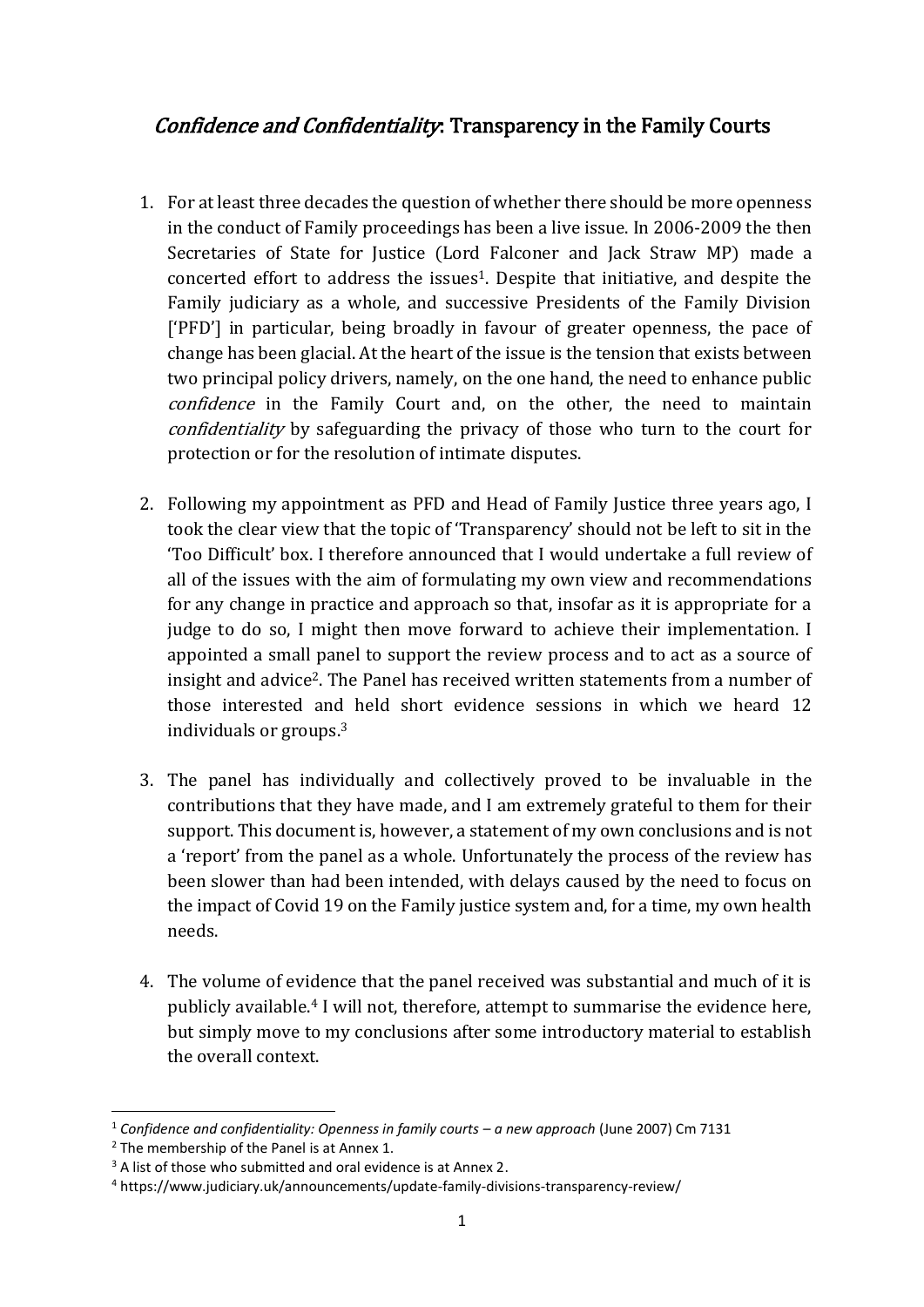#### Transparency: why is the issue important?

- 5. Every day the judges and magistrates in the Family Court in England and Wales, sitting in some 45 localities, hear cases which affect the most personal, and often the most important, aspects of an individual's life. The caseload volume is immense, the Family Court Quarterly Statistics record a total caseload of 224,902 in 2020. All of this activity is undertaken within the law and on behalf of society at large, which has a strong legitimate interest in understanding the work of the court and knowing if it is being done well. Many of the decisions made in Family cases involve judges and magistrates exercising a degree of discretion and, in doing so, they are representing the social and other value judgments of society as to what is a fair or proper outcome in a dispute about family finances, or whether the State should remove a child into care, or what is the future course that best meets the welfare needs of a child. Again, it is legitimate for the public to know of these judgments, to provide a basis for trust in the soundness of the court's approach and its decisions, or to establish a ground for concern in that regard. These, and other factors, establish that there is a significant and important public interest in our society having and maintaining confidence in the work of the Family Court. Conversely, a largely closed system, where the public are given no account of how the court operates, leads to accusations that this is 'secret' justice and that the approach of the court is unsound, unfair or downright wrong. Openness and accessibility to the work of the court may also enhance the ability for the system and those who work within it to learn and improve.
- 6. Against the impetus towards greater openness, there is a similarly strong and important force in favour of maintaining a cloak of confidentiality around the identity and personal information of the children and adult parties whose cases come before the court. The voice of children and young people on this issue is strong and clear; they do not wish to have their personal information and the detail of their lives made public. Much of the evidence in cases relating to children is intensely private and sometimes deeply distressing. Such was the strength of this view, coupled with the need to put the interests of children first, that the initial government proposal of 2006 to allow the media in to report on Family cases, was withdrawn.<sup>5</sup> In addition to respecting the natural desire of many parties to Family proceedings not to have details of their private lives made public, the Family Court has a legitimate interest in those who appear before it telling the truth (particularly where it is alleged that a child has suffered significant harm). Knowing that their evidence may be made public is unlikely to increase a witness' willingness to admit to abusive behaviour, despite it being very much in the interests of that person and their child for an admission to be made so that the court can then consider what help may be introduced to avoid a repetition of harmful behaviour.

<sup>5</sup> '*Confidence and Confidentiality*' (June 2007)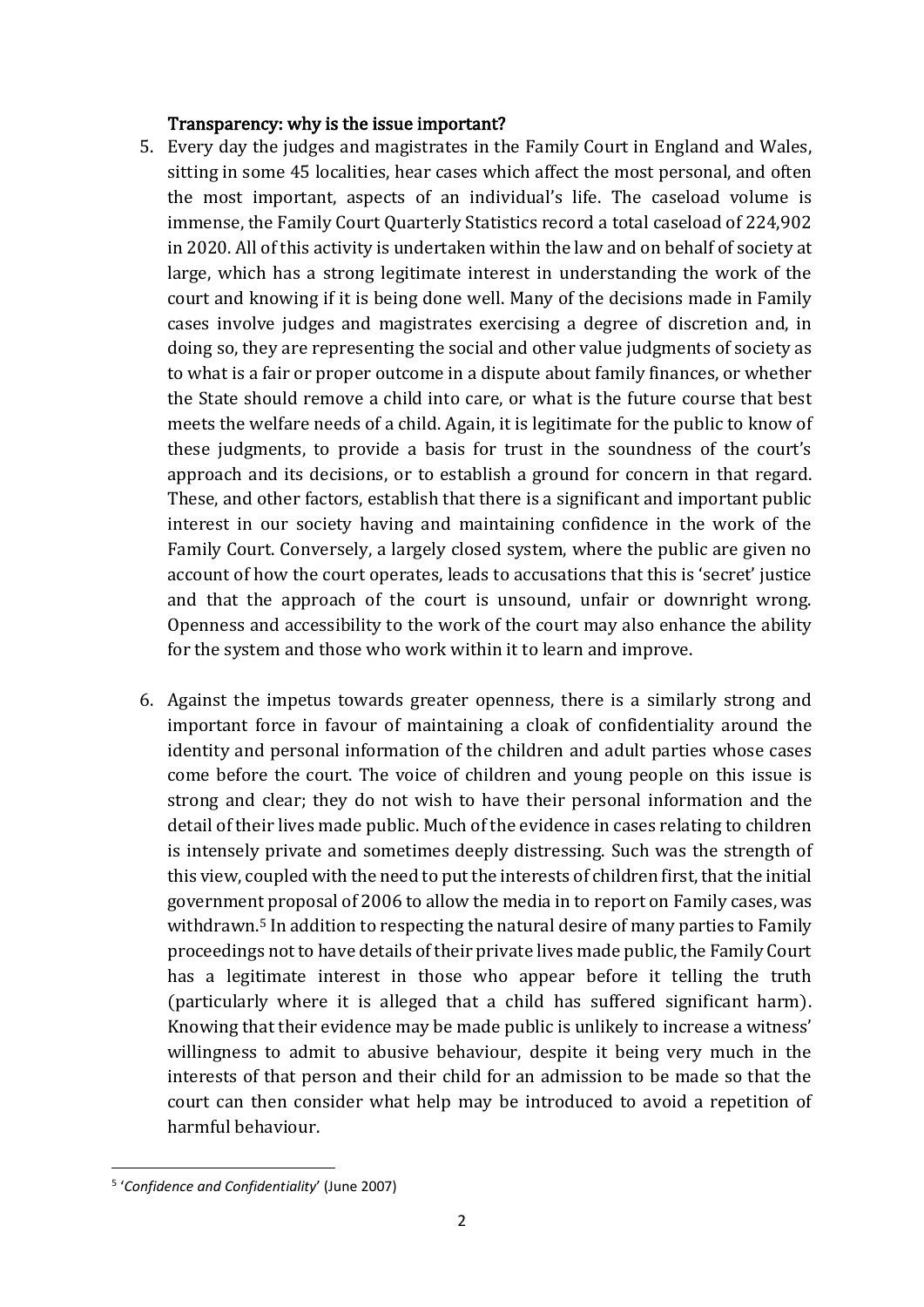7. Whilst other less prominent factors are, of course, in play, these two opposing dynamics are key. The task of 'squaring the circle' between the competing needs for confidence and confidentiality has, rightly, proved to be a most difficult one over the years. Trying to identify ways in which confidence can be significantly enhanced, whilst still maintaining confidentiality, has therefore been my primary aim in this exercise. In approaching this task I have not, however, regarded these as mutually exclusive opposites.

## Transparency: what does it mean?

- 8. A trap, and one into which I and, I suspect, many others may have fallen when first approaching this issue, is to see 'transparency' as raising a single question, 'should the Family Court be open to the public and/or press', to which there would be a single binary answer of either 'yes' or 'no'. Experience over recent years, assisted greatly by the excellent work of the 'Transparency Project'<sup>6</sup> and others, demonstrates that that formulation is very wide of the mark. There are in fact many ways that the Family Court can be more open, and provide more information about what takes place there, without altering the current restrictions on reporting and attendance. The publication of an annual Family Court report, greater publication of judgments, issuing of summaries of judgments, publishing daily court lists which are clear and more informative, are but a few examples. The Transparency Project itself has amply demonstrated that it is possible, within the current legal framework, to publish a range of information about the court and individual cases.
- 9. During this review I have, therefore, looked widely and thought laterally to try to identify changes both great and small which may increase openness in the system.

## Transparency: the current legal context

10. In order to understand any proposals for change, it is necessary to refer to the current statutory scheme, the principal element of which is s 12 of the Administration of Justice Act 1960:

## "12 Publication of information relating to proceedings in private.

- (1)The publication of information relating to proceedings before any court sitting in private shall not of itself be contempt of court except in the following cases, that is to say—
	- (a) where the proceedings—
		- (i) relate to the exercise of the inherent jurisdiction of the High Court with respect to minors;

<sup>6</sup> <https://www.transparencyproject.org.uk/>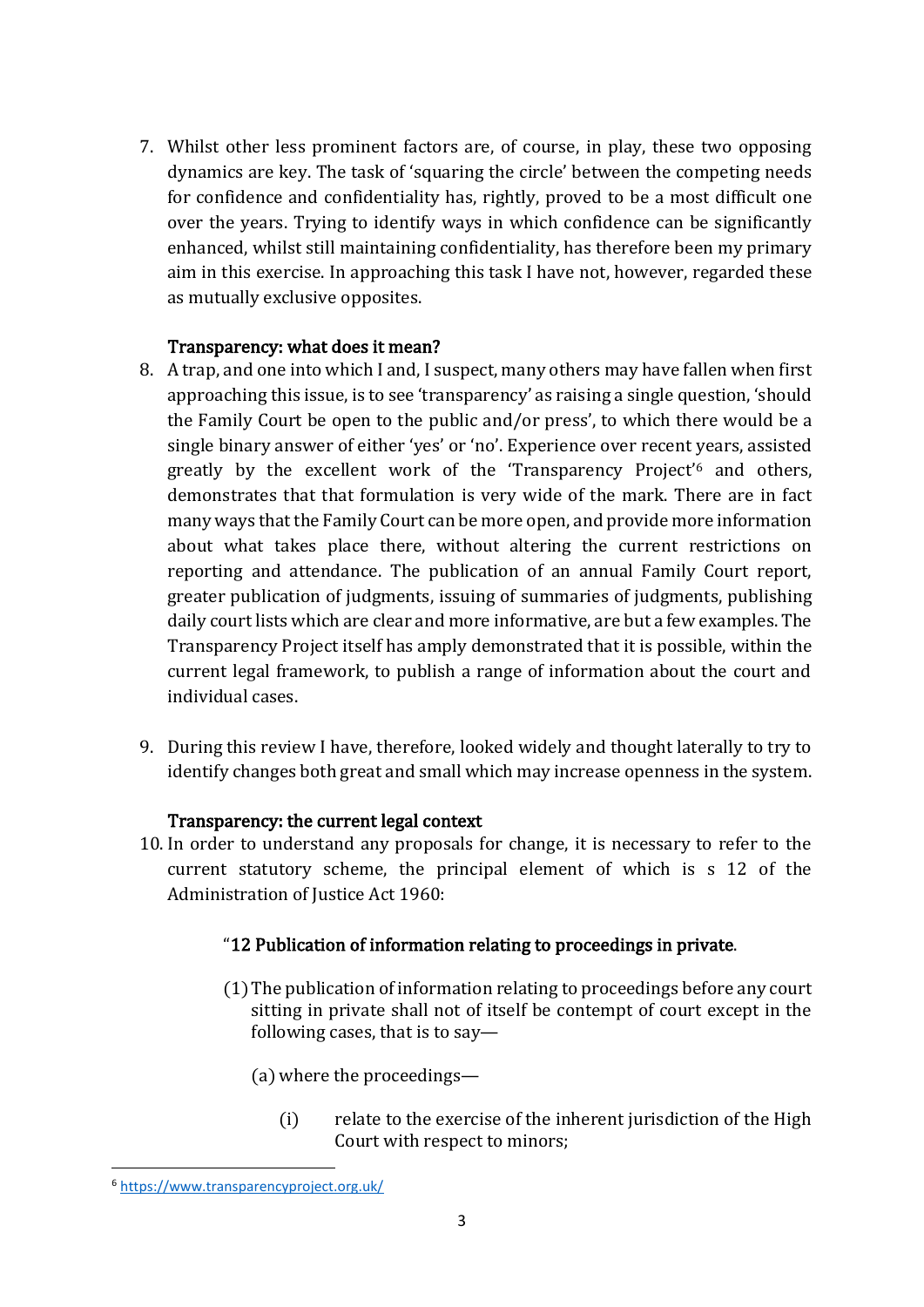- (ii) are brought under the Children Act 1989 or the Adoption and Children Act 2002; or
- (iii) otherwise relate wholly or mainly to the maintenance or upbringing of a minor;
- (b)where the proceedings are brought under the Mental Capacity Act 2005, or under any provision of the Mental Health Act 1983 authorising an application or reference to be made to the First-tier Tribunal, the Mental Health Review Tribunal for Wales or the county court;
- $(c)...;$
- $(d)$ …;

(e) where the court (having power to do so) expressly prohibits the publication of all information relating to the proceedings or of information of the description which is published.

- (2)Without prejudice to the foregoing subsection, the publication of the text or a summary of the whole or part of an order made by a court sitting in private shall not of itself be contempt of court except where the court (having power to do so) expressly prohibits the publication.
- (3) In this section references to a court include references to a judge and to a tribunal and to any person exercising the functions of a court, a judge or a tribunal; and references to a court sitting in private include references to a court sitting in camera or in chambers.
- (4)Nothing in this section shall be construed as implying that any publication is punishable as contempt of court which would not be so punishable apart from this section (and in particular where the publication is not so punishable by reason of being authorised by rules of court)."
- 11. It is important to note that AJA 1960, s 12 is only engaged when a court is 'sitting in private'. In recent times, the Court of Protection ['CoP'], which hears proceedings under the Mental Capacity Act 2005 (and therefore covered by s  $12(1)(b)$ ) has, for the most part, not been sitting in private and reporting of its proceedings has therefore been without the potential for contempt proceedings under s 12. The Family Procedure Rules 2010 ['FPR'], r 27.10 provides that proceedings to which the FPR apply (that is all Family proceedings) 'will be held in private', except where the rules provide otherwise or where the court directs otherwise.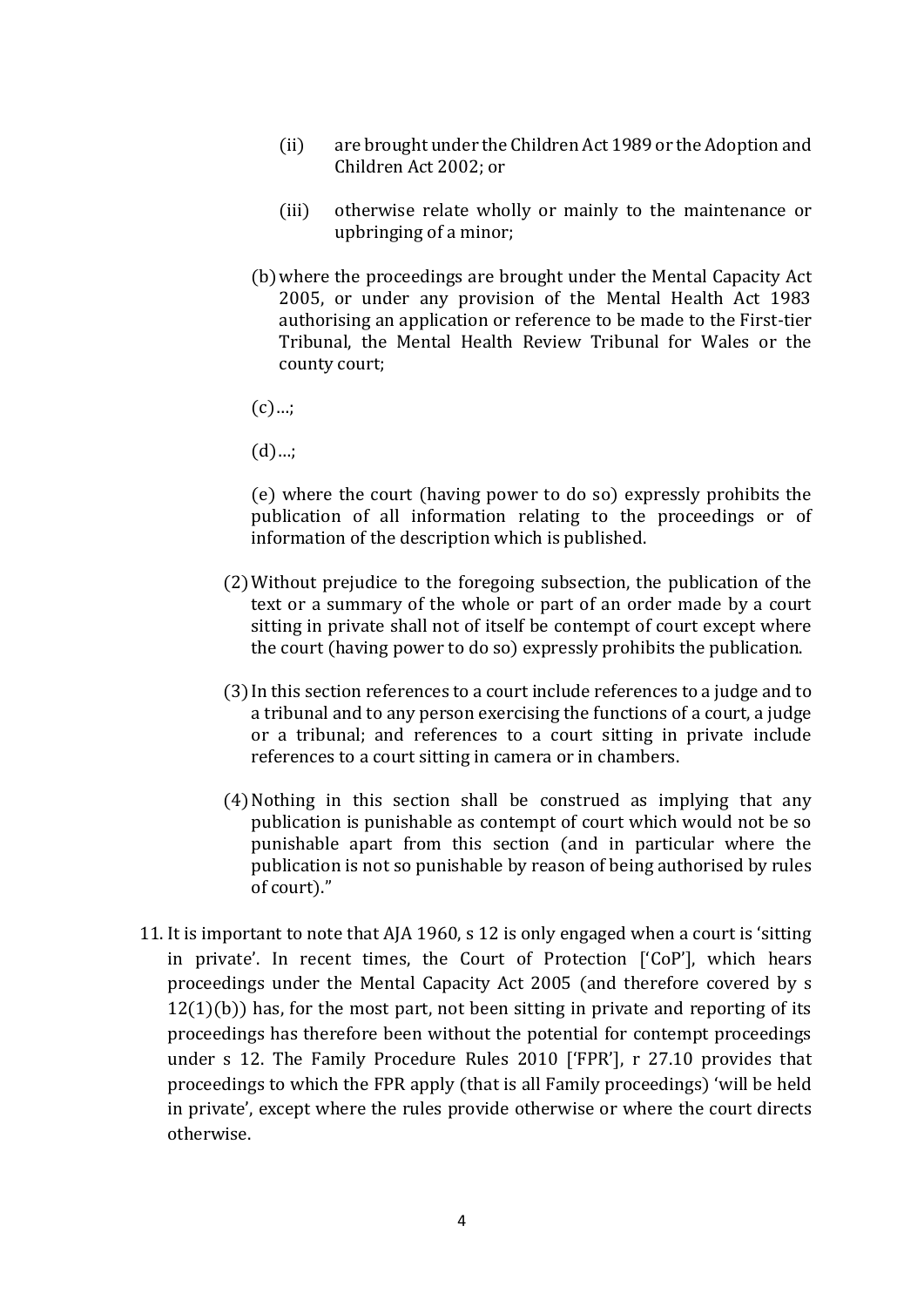- 12. By FPR 2010, r 27.11 various categories of people are permitted to be present during a private hearing and these include 'duly accredited representatives of news gathering and reporting organisations' and any other person with the court's permission. Currently, a pilot scheme under FPR PD36J extends the automatic right to attend to 'duly authorised lawyers attending for journalistic, research or public legal educational purposes', (ie legal bloggers). Practice Direction 27B gives guidance on the court's approach when media representatives attend a hearing.
- 13. The combined effect of these provisions is that, whilst the default position is that accredited media representatives and legal bloggers may attend a private Family Court hearing as of right (r 27.11), they are still covered by AJA 1960, s 12 which prevents publication of information relating to proceedings if they concern children.
- 14. In addition, Children Act 1989, s 97(2) makes provision for privacy for children involved in certain proceedings:

"(2) No person shall publish to the public at large or any section of the public any material which is intended, or likely, to identify—

- (a) any child as being involved in any proceedings before the High Court or the Family court in which any power under this Act or the Adoption and Children Act 2002 may be exercised by the court with respect to that or any other child; or
- (b)an address or school as being that of a child involved in any such proceedings."
- 15. The Family Procedure Rules 2010, r 12.75(1) and Practice Direction 12G ['FPR' and 'PD'] provide that a party may communicate information relating to the proceedings to certain categories of people who are named in PD12G. Accredited media representatives are currently not included in the list.
- 16. AJA 1960, s 12 and CA 1989, s 97 apply to children cases, but not to financial remedy proceedings following divorce where there are no children involved. However, the court restricts publication of confidential financial information disclosed in financial remedy proceedings pursuant to the powers and principles established in *Clibbery v Allen (No 2)* [2002] EWCA Civ 45, *Lykiardopulo v* Lykiardopulo [2010] EWCA Civ 1315 and HRH Louis Xavier Marie Guillaume v HRH Tessy Princess of Luxembourg & Anor [2017] EWHC 3095 (Fam). Accordingly, the Financial Remedy Courts now ordinarily control the release of information for publication, where this is sought, by an express order.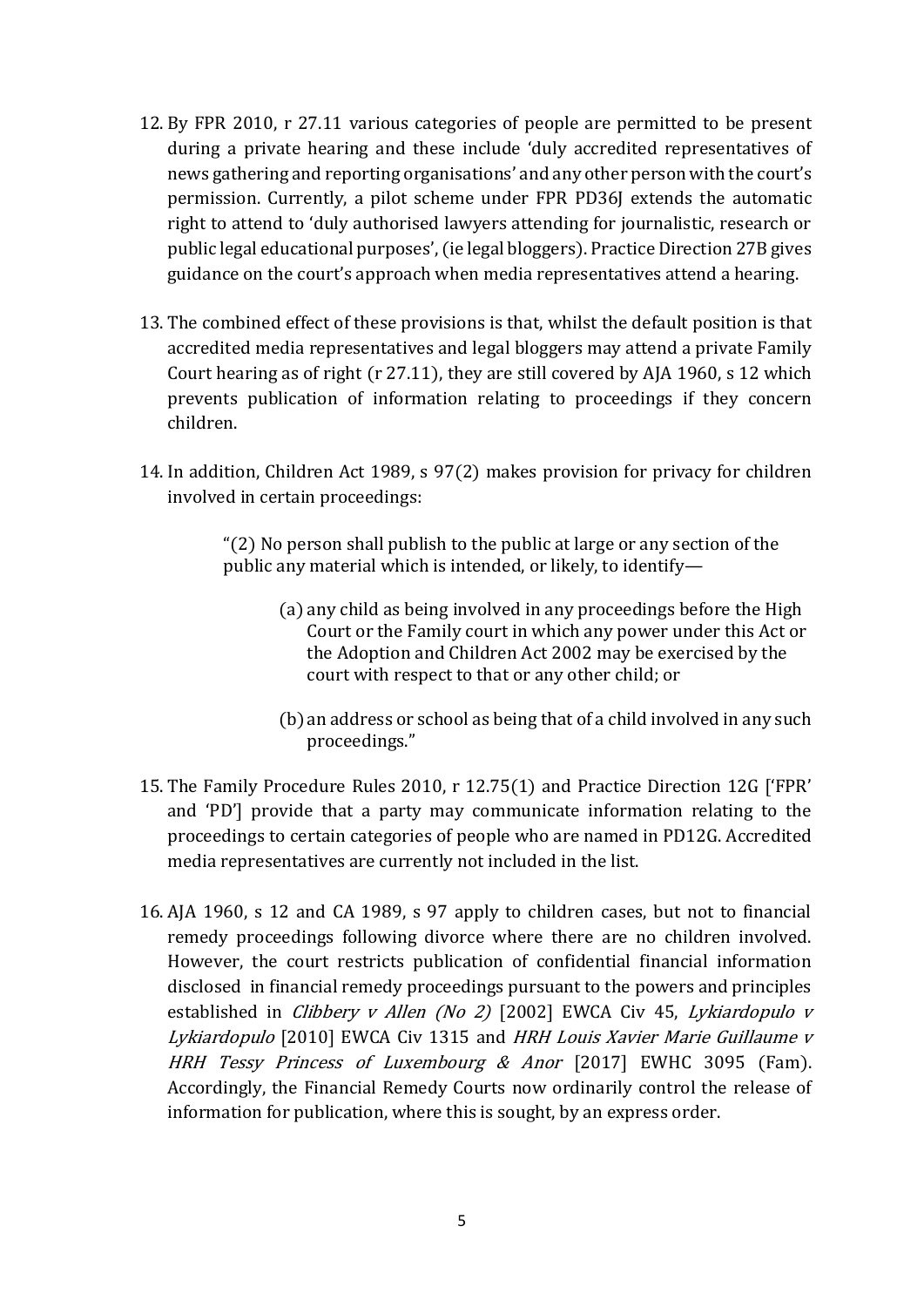- 17. Judicial opinion continues to differ on whether such financial proceedings are covered by the Judicial Proceedings (Regulation of Reports) Act 1926, s 1, which make it unlawful to publish any information relating to matrimonial or civil partnership proceedings other than certain statutory exceptions. Courts have developed a discretion under s 1(4) of the 1926 Act to allow publication of matters otherwise prohibited by the Act. However, the reporting of financial remedy cases is not generally regulated by orders under the 1926 Act, but, rather, pursuant to the powers and principles set out above.
- 18. Proceedings under Family Law Act 1996, Part IV relating to domestic abuse and/or the occupation of a family home are not subject to a specific statutory provision prohibiting publication of material arising from a private hearing, but, where a child is involved, CA 1989, s 97 and AJA 1960, s 12 are likely to apply.
- 19. Appeals with respect to most Family proceedings are heard in open court, but are subject to reporting restrictions.

#### The broad approach for the future: The need for much greater openness

- 20. There are substantial and important principles in play when considering these issues including the rights, encompassed in Article 8 of the European Convention on Human Rights ['ECHR'] to respect for the private and family life of children and their parents, the rights of children under the UN Convention on the Rights of the Child, Article 12 and the rights of the media and others (including the parties) to freedom of expression under ECHR, Article 10.
- 21. These various, and at times competing, rights must, however, be considered in the context in which they arise. The Family Courts are part of the overall justice system. 'Open justice' is a fundamental constitutional imperative, to which there may be exceptions. Through open justice, the workings of the justice system are held up to public scrutiny by hearings being open to the public and/or by permitting media reporting of the proceedings. The work of the Family Court is of significant importance in the life of our society, yet, as is plain, the current limited degree of openness does not permit effective public scrutiny. It is by openness that judges are held to account for the decisions they make so that the public can have confidence that they are discharging their important role properly.
- 22. It is no longer possible to rely upon the factors against more openness to prevail so that the Family Court continues to be an exception from the ordinary imperative for open justice. The extent of the jurisdiction of the Family Court, and the volume of its caseload, means that the impact of its work is now felt by many, in a way which will have been beyond the contemplation of legislators over 60 years ago in 1960. The level of legitimate media and public concern about the workings of the Family Court is now such that it is necessary for the court to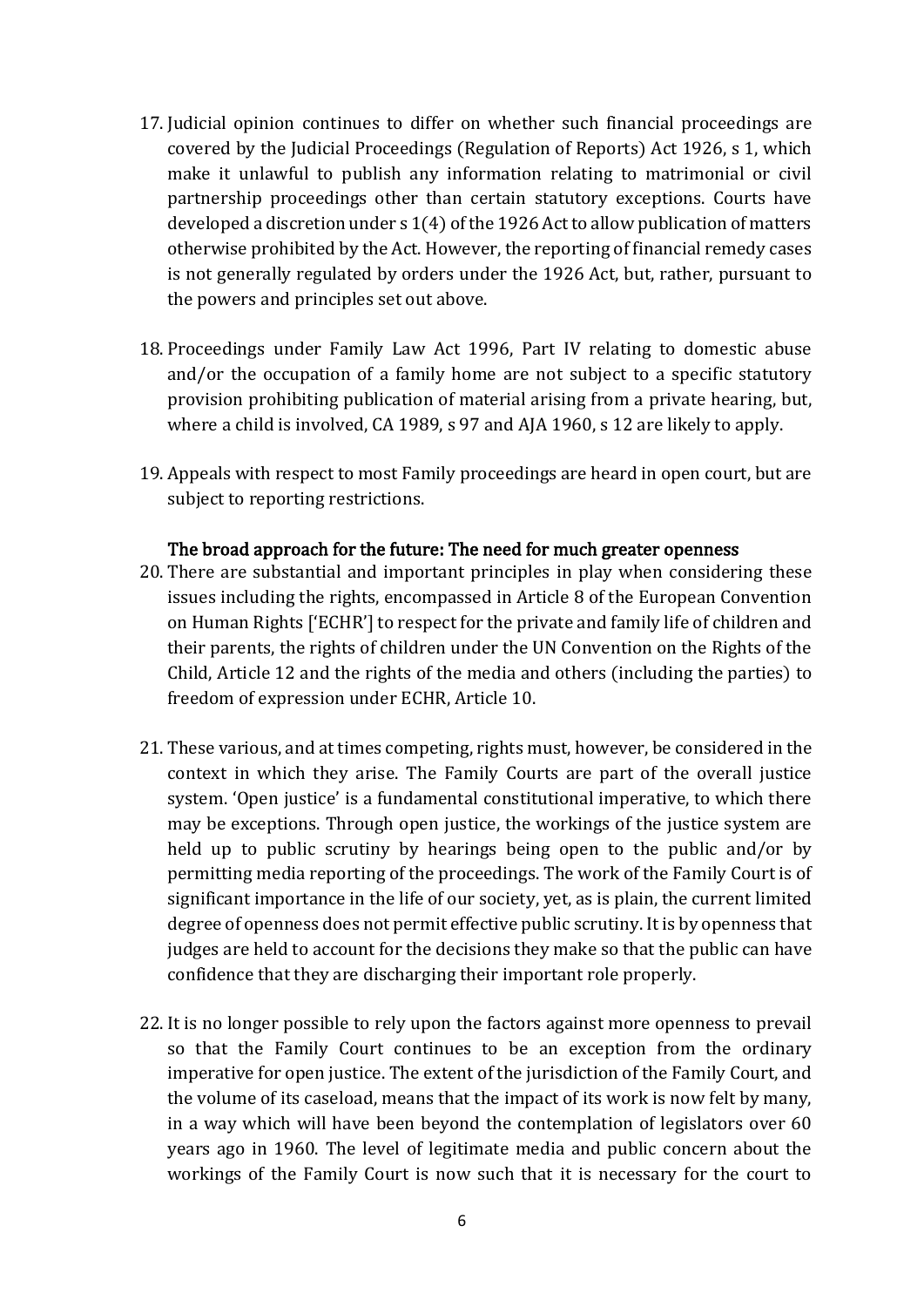regard openness as the new norm. I have, therefore, reached the clear conclusion that there needs to be a major shift in culture and process to increase the transparency of the system in a number of respects. In short, the reasons for this conclusion are as follows.

- 23. Despite the best intentions of all involved, the current arrangements fall well short of being satisfactory in terms of affording at least an adequate degree of openness about the work of the Family Court.
- 24. Firstly, and understandably, media representatives, who know that they may be in contempt of court if they seek to publish any information relating to the proceedings, have not attended the court to any significant degree.
- 25. Secondly, the *Practice Guidance on 'Publication of Judgments'* (issued by Sir James Munby P in January 2014) which required publication of anonymised judgments in certain categories of case and encouraged publication in others, is, unfortunately, not being followed in many cases<sup>7</sup>. This, I accept, is largely due to the increased burden that the task of proof-reading and anonymisation places on already very hard pressed judges.
- 26. The result of these two circumstances is that, save for some exceptional cases, or those few published judgments which are spotted and taken up in the media, or where a case is heard on appeal, the main body of the work in the Family Court is not open to any form of outside scrutiny or appraisal. In recent times, cases, which have rightly been highlighted as causing concern, have only come to the attention of the media by being heard in public on appeal. Had an appeal not taken place, it is unlikely that the public (and indeed the court system) would have become aware of what the various appeal judges held were significant judicial errors.
- 27. At the same time, regular press reports appear based upon anonymous accounts of negative experiences in the Family Court by parents, victims of domestic abuse and others. Without knowledge of the identity of the complainant, it is not possible for the system to respond or to assist the media by retrospectively finding and publishing any judgment or account of the court process in such cases. This is a thoroughly unsatisfactory state of affairs, with the drip-drip of concerning stories, that are neither answered nor explained by publication of a judgment, inevitably eroding public confidence in the Family justice system.
- 28. Justice taking place in private, where the press cannot report what has happened and where public information is very limited, is bound to lead to a loss of public confidence and a perception that there is something to hide. The Family justice

<sup>7</sup> The number of published judgments fell from 222 in 2015 to 87 in 2019.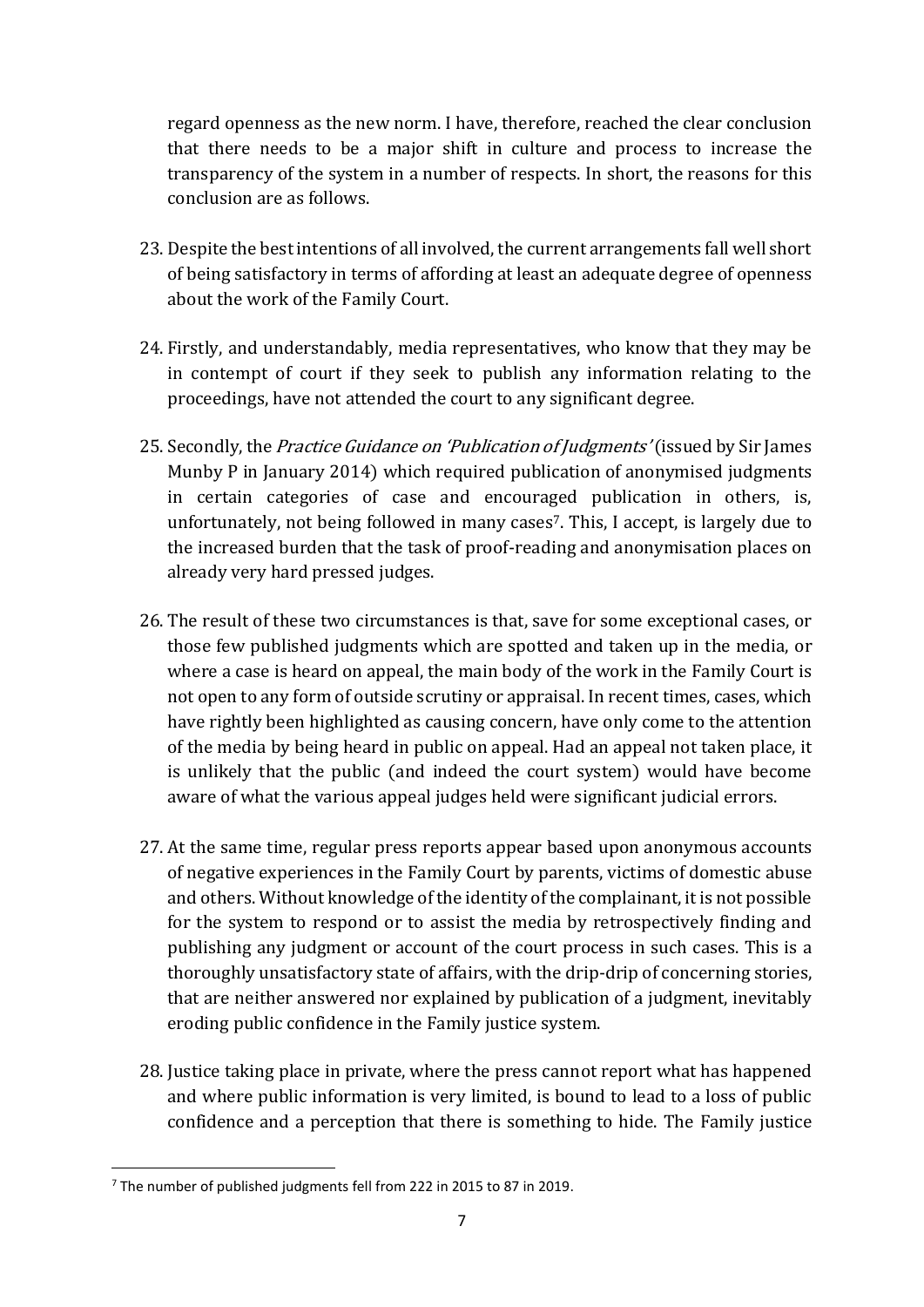system is suffering from serious reputational damage because it is, or is perceived to be, happening behind closed doors. Further a lack of openness undermines accountability and allows occasional poor practice to continue unchecked.

- 29. I have been struck by the success of the *CoP Open Justice Project*, run by Professor Celia Kitzinger<sup>8</sup>. There are important differences between the CoP and the Family Court, but there are real lessons to be learnt. Transparency in the CoP has led to the public having a much better understanding of the work that is done and to improving standards within the court.
- 30. There is a genuine and legitimate public interest in the Family justice system. In public law cases, where the State is intervening in the most fundamental way in peoples' lives, the public has the right to understand why that is happening. More generally, improved public knowledge of the work in the Family Courts allows greater and more informed debate around issues such as the role of domestic abuse in Family Court litigation and the approach to parenting after parting.
- 31. Another real benefit is that, if there is more open information, then judges, magistrates, other professionals and interested parties will become more aware of what is happening in courts elsewhere and there will be a wider dissemination of information and scope for improvement across the system for judges, lawyers and social workers. It is the case that the Family Court is currently not sufficiently transparent even to those, in particular the judges and the social work professionals, who are working within it. Educational opportunities are thereby being missed.
- 32. Quite apart from the role of the media, and enhancing the right of parents to speak to journalists, there is a very important piece of work to be done in improving data collection which can be used to bring much wider benefits to Family justice. The issue of data collection and use ties in closely with the work being done by HMCTS across the justice system on collecting and using data, particularly in the light of the report and recommendations of Dr Natalie Byrom.<sup>9</sup>

## The Broad Approach: The importance of confidentiality

33. On one issue I wish to be both clear and firm. Greater openness must not be at the expense of the interests of children. All the changes I am setting out below must be subject to the proviso that the anonymity of individual children needs to be preserved. The welfare of children is what much of Family justice is about. There is no doubt that the vast majority of children involved in these cases do not want to be identified and want to maintain their complete anonymity. Some of those

<sup>8</sup> <https://openjusticecourtofprotection.org/>

<sup>9</sup> HMCTS: Making the most of HMCTS data October 2020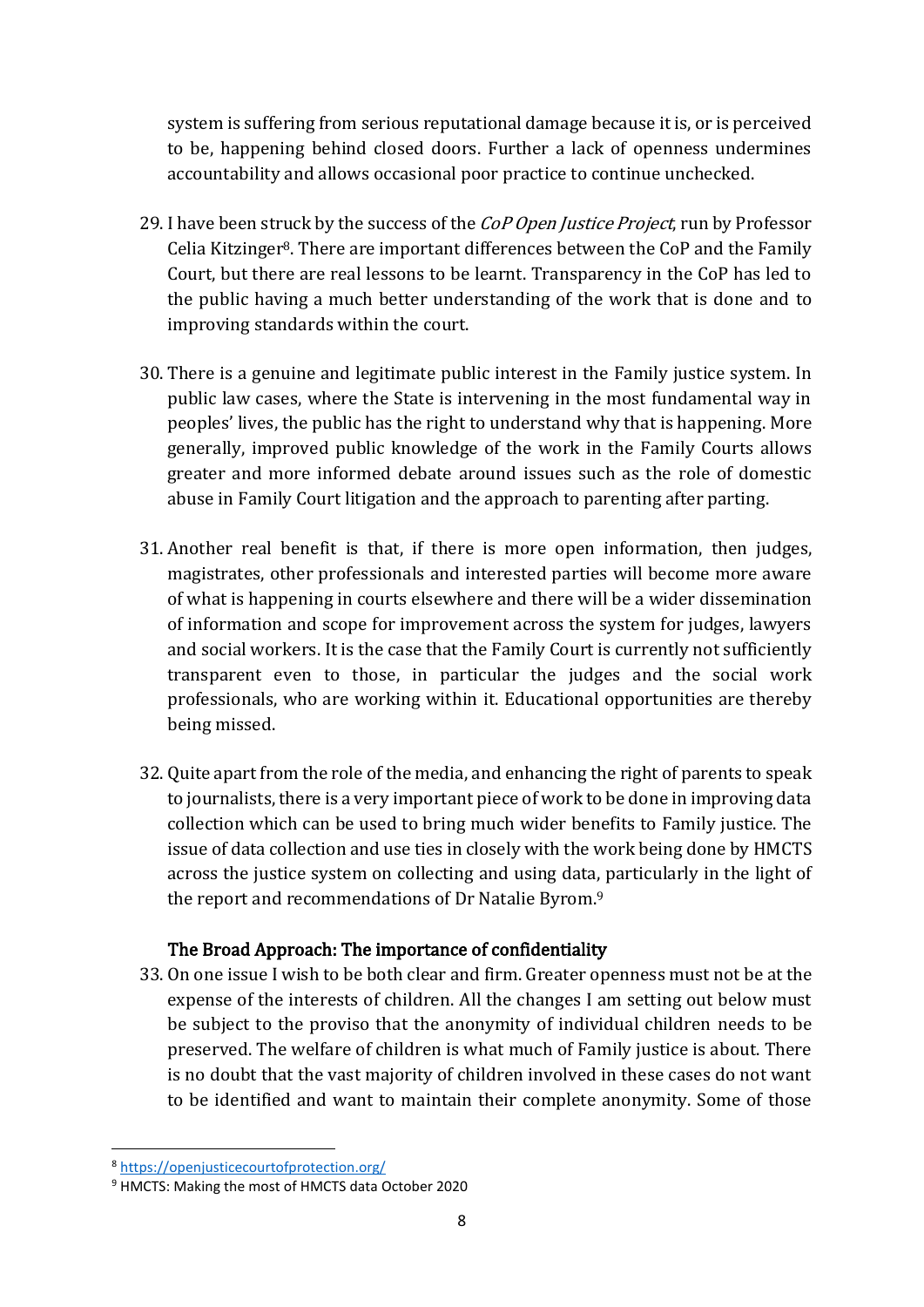children gave evidence to this effect, and their voices must be heard and respected. The rise of social media has undoubtedly contributed to a fear that they will be identified and then that will spread on the internet. It is, however, of note that there is no evidence of children actually being harmed in this way. In any event, in my view it is possible to maintain the privacy of those children, whilst at the same time operating a much more open justice system.

34. There is a view, which I accept, that, in the long term, holding the system up to greater transparency will benefit children by driving up standards and increasing public confidence. But the children going through litigation are unlikely to see that wider picture. Therefore it is critical that full protection is in place for them, and where possible the scope of transparency is explained to them.

#### Overall conclusion

- 35. My overall conclusion is that the time has come for accredited media representatives and legal bloggers to be able, not only to attend and observe Family Court hearings, but also to report publicly on what they see and hear. Reporting must be subject to very clear rules to maintain both the anonymity of the children and family members who are before the court, and confidentiality with respect to intimate details of their private lives. Openness and confidentiality are not irreconcilable and each is achievable. The aim is to enhance public confidence significantly, whilst at the same time firmly protecting continued confidentiality.
- 36. In common with most of those who submitted evidence to the review, I am not persuaded that allowing total public access to Family Court hearings is currently justified. There are differences between the nature of the evidence and hearings in the CoP (which does regularly sit in public) and cases in the Family Court. For the present, at least, the focus should be on establishing a workable regime that permits and facilitates press and legal blogger reporting of Family cases.

#### Detailed proposals for change

37. As I will explain at the end of this document, I propose to establish a Transparency Implementation Group ['TIG'] to support me in leading the changes that I will now describe.

#### [1] Reporting of proceedings

38. Many witnesses referred to AJA 1960, s 12 and the 'chilling effect' it had on any reporting on Family cases. Section 12 is a somewhat opaque provision, and the fear of breaching it and the costs involved in litigation have acted as a major disincentive to journalists and others reporting on Family cases. The 1960 Act was concerned to protect and support the administration of justice. Now, some sixty years after its enactment, I have concluded that s 12 has the contrary effect of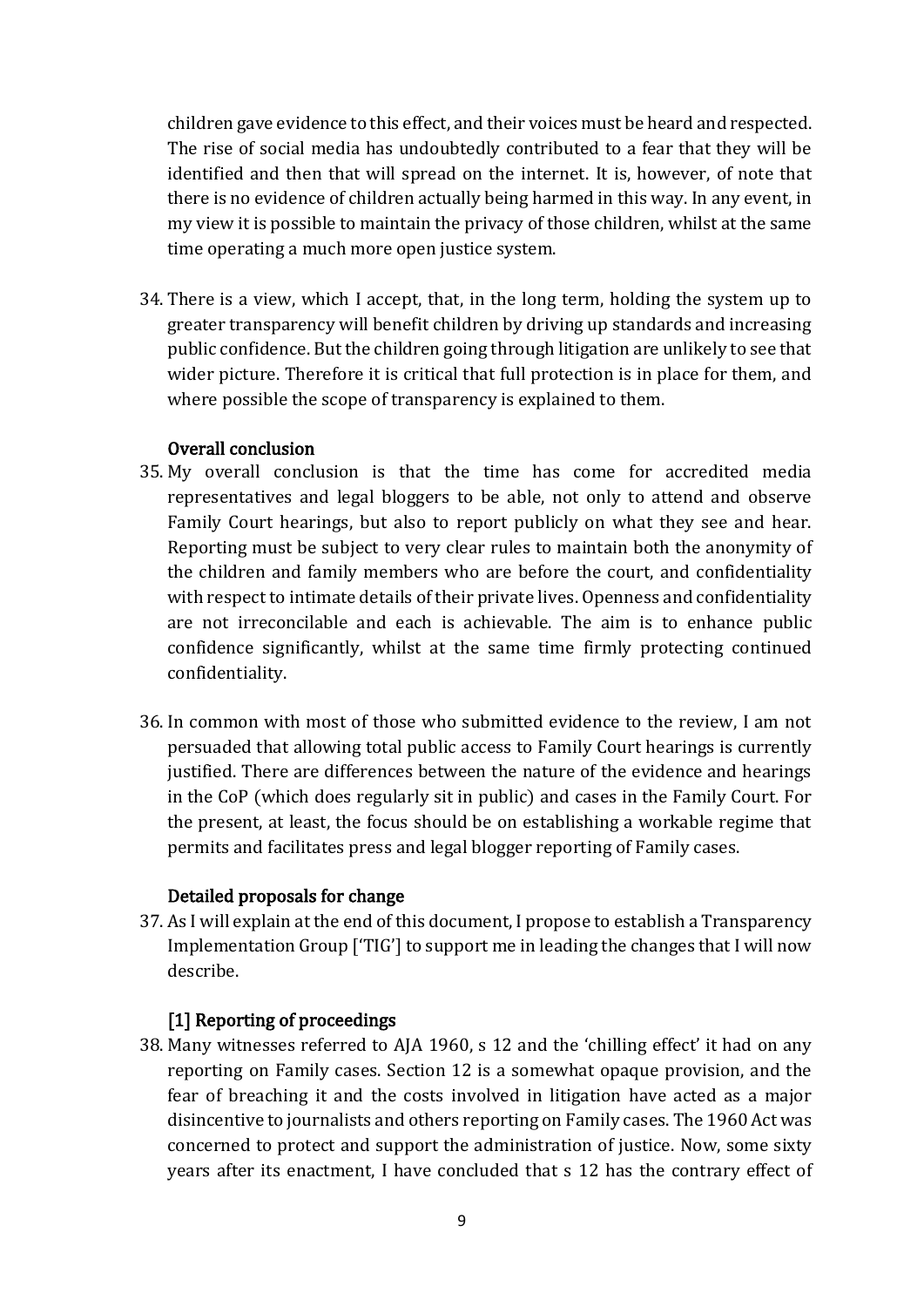undermining confidence in the administration of Family justice to a marked degree. Whether s 12 should be repealed and replaced by a provision that is more fit for purpose is a matter for Parliament and not the judiciary. I do however support calls for urgent consideration to be given by government and Parliament to a review of this provision.

- 39. By AJA 1960, s 12(4), the Family Procedure Rules Committee can put in place rules which mitigate the effect of s 12. I intend to bring forward rules that will allow journalists and legal bloggers to attend Family Court proceedings and report on what happened, subject to the following.
	- Firstly, whilst the effect of the change I propose is that the presumption will be reversed to one that allows reporting, it will always be at the judge's discretion whether in a particular case all non-parties should be excluded.
	- Secondly, reporting in whatever form of what happened in court must always be subject to ensuring that the anonymity of the children and their family is maintained. I will produce Guidance on how this is to be achieved.
	- Thirdly, active consideration will be given to incorporating or adapting the proposed 'Family Court Reporting Pilot', which has funding from the Rowntree Foundation, into the new scheme.
	- Fourthly, any proposed rule changes or practice directions will be subject to the important requirement of government ministerial approval.
- 40. There is understandable and justified concern amongst Family judges and magistrates that media reporting may result in journalists distorting or misunderstanding the court process in order to produce a 'good story' which is neither accurate nor justified by what took place in court<sup>10</sup>. It will be necessary to monitor the reporting, both locally and nationally, and, where clear misreporting occurs, for it to be taken up with the relevant editors. In this regard both the limited trial run (proposed below) and the establishment of a forum for discussion<sup>11</sup> between the Family judiciary locally and nationally will be important.
- 41. This new system must start with a trial run (to be called a 'pilot' in the terminology of the Rules) in two local authority areas (one urban and one rural) to ensure that the changes work in an effective way and to deal with any unforeseen issues and problems that may arise before it is rolled out nationally. The progress of the trial run will be monitored by the TIG but also, separately, I will invite the Family

<sup>10</sup> For example, see the accounts given by 13 judges in '*The Secret Family Court – Fact or Fiction?'* (Clifford Bellamy), Chapter 7.

 $11$  See para 55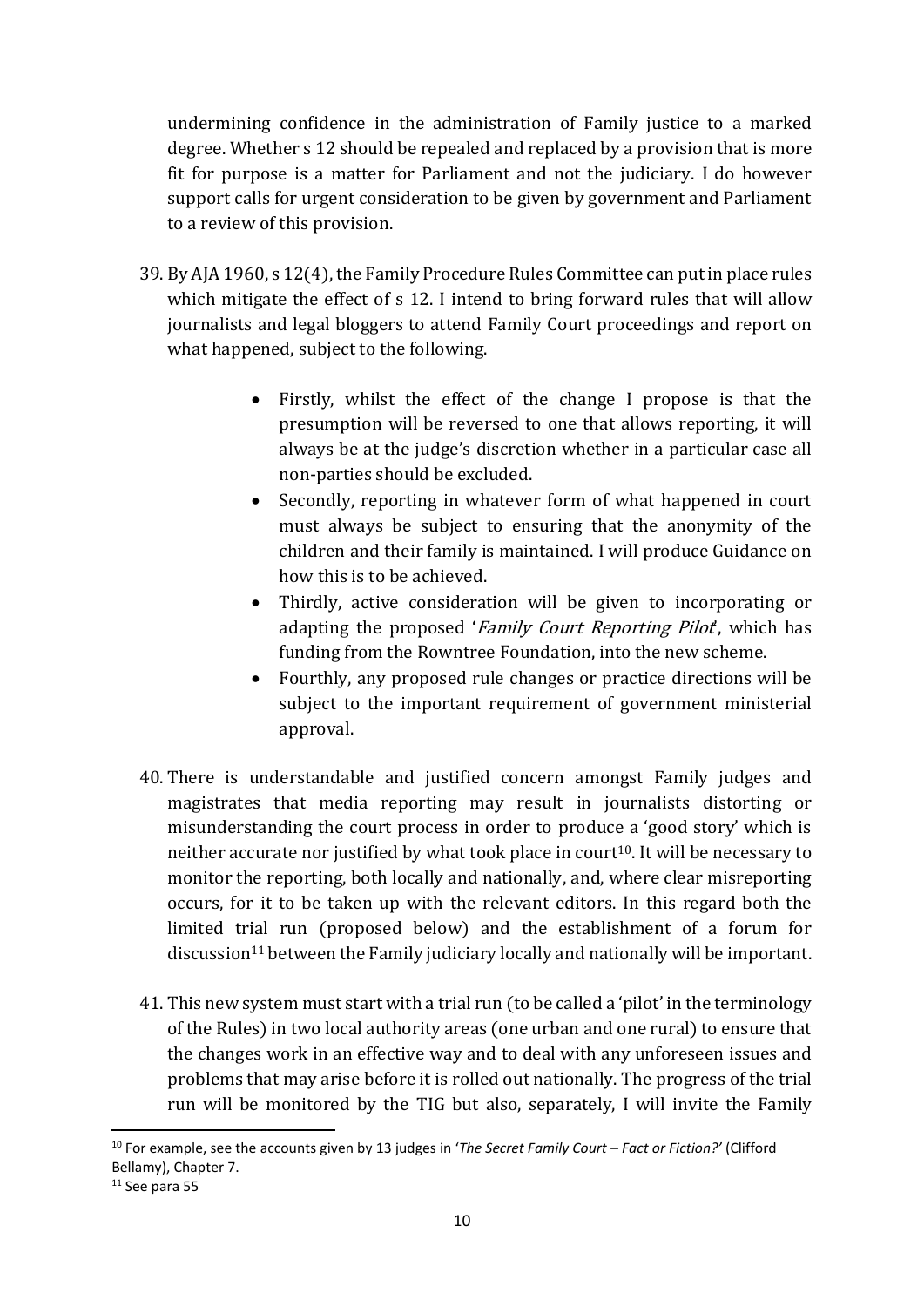Justice Young People's Board to advise upon and monitor the views of the young people who are in proceedings in these two courts during the trial period.

- 42. There is a difficult issue about what documents journalists and bloggers should be able to see. In the CoP it is normal practice for those who request them to be shown Skeleton Arguments. In a system where oral submissions are often limited and extensive reference is made to Skeletons this is the only way that an observer can understand what is happening. Equally, when oral evidence is usually largely taken as read, a journalist who does not have the witness statements will not be able to understand the case.
- 43. The detail of what documents should normally be given to journalists in the different setting of a Family hearing is a matter that will need further consideration. My preliminary view is that those attending should be allowed to read position statements and witness statements but not medical reports or primary documents such as police disclosure. However, in all cases the judge will have a discretion to withhold documentation if that is necessary on the facts of the case.
- 44. In line with the approach to be taken to identifying information that is to be excluded from published judgments (see below), the default position should be that journalists will not only be prohibited from identifying the child concerned but also from publishing other identifying data (for example school or locality) and from publishing detailed evidence of abuse. Guidance will be issued identifying, in broad terms and subject to judicial discretion, the default position stating what can, and what cannot, ordinarily be published.

## [2] Communication of information to media representatives and legal bloggers

45. Accredited media representatives and legal bloggers should be added to the list of those to whom a party may communicate information relating to children proceedings under FPR, r 12.75(1), PD12G and PD14E. The purpose of the communication would be limited to discussion of the case and informing the journalist/blogger of details of the proceeding. The information given would be subject to a prohibition on publication, but the journalist/blogger would be able to attend and report on any hearings.

## [3] Publication of judgments

46. The principal way that the judicial system explains what it is doing is through the publication of judgments at the end of cases. The difficulty is that for a Family judgment to be published it must be anonymised. In most cases this is a complicated task because of the risk of 'jigsaw' identification, through details such as the names of schools, professionals or localities. Given the very great pressures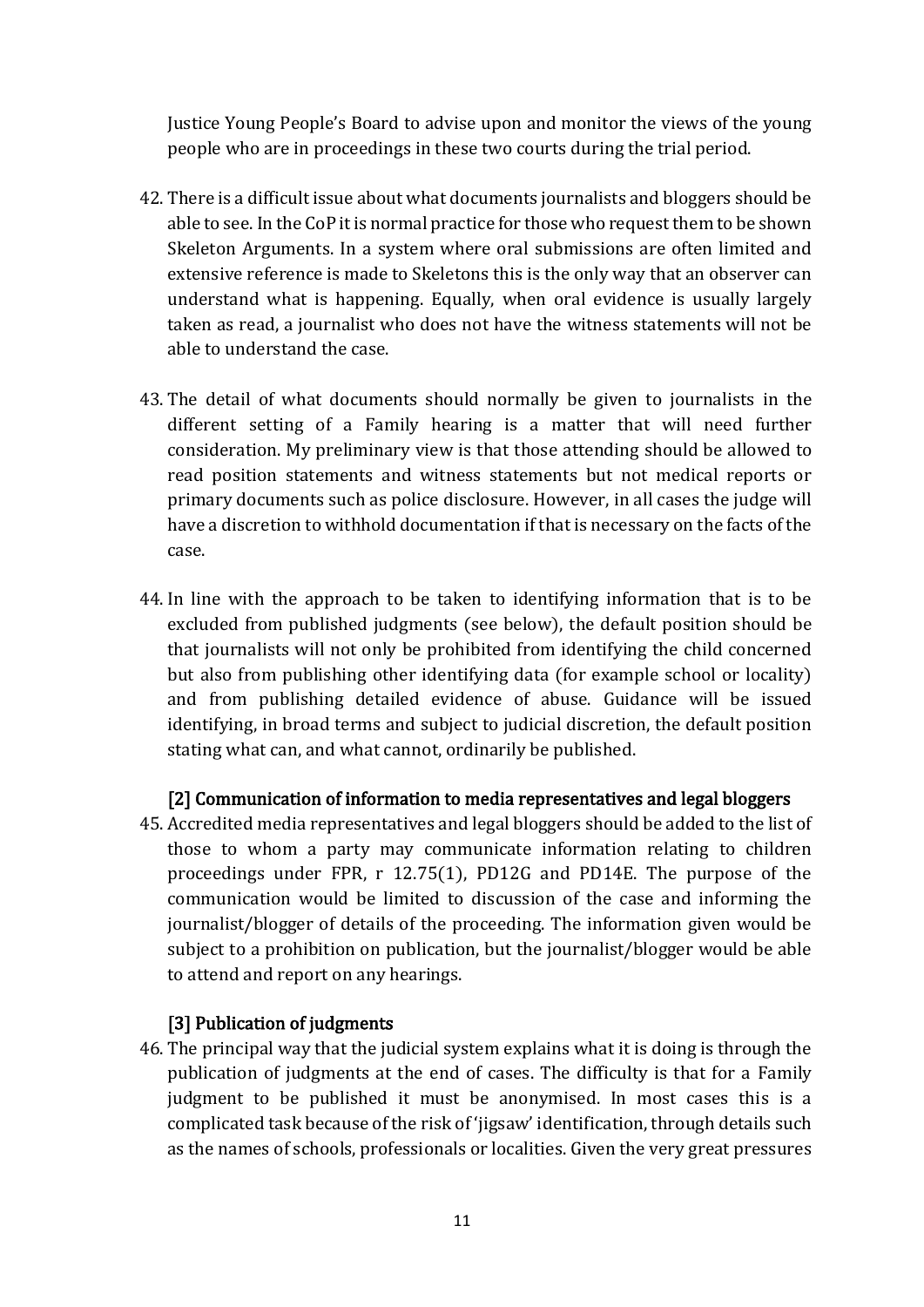on the Family justice system it is hardly surprising that few judges can prioritise the time needed for anonymisation.

- 47. In 2018, I issued Guidance on anonymisation and the treatment of sexual abuse allegations in published judgments<sup>12</sup>. The implementation of that Guidance has recently been reviewed by Dr Julia Brophy and Dr Marisol Smith13. The publication of this latest round of research has been timely. Once again it sets out the very clear opinion of young people that they are profoundly concerned about the publication of their personal information. The research also establishes two very clear propositions, which I accept. Firstly, that, even where there has been a concerted effort to anonymise a judgment, it is possible to pick up data points which can then, via web searches, lead to identification of the child and family whose private life was before the court. Secondly, published judgments often contain full detail of the evidence of abuse that a judge has heard; not only is the publication of such detail inimical to the interests of the child, it also may be picked up and circulated by those who trawl the web with a perverted interest in such material. The young people and the researchers rightly ask 'why is it in any way necessary for this detailed material to be published at all' [my words].
- 48. It is necessary to draw a distinction between 'fact-finding' judgments and other Family Court judgments. In child abuse and domestic abuse cases, a fact-finding judgment must necessarily rehearse some, if not a good part, of the detailed evidence of abuse that has been adduced. This is likely to be particularly sensitive and personal material which requires a different approach to publication. The approach thus far has been to speak of 'the judgment' being published, with the result that judges feel required to make public the entire judgment, subject to piece-meal anonymisation but including full detail of any abuse.
- 49. A judgment in a Family case is written for a range of different readers. The parties in the case, the professionals who may thereafter work with the child and family, and the appeal court all require a full account of the court's approach to the detailed evidence and its subsequent analysis. For those readers it may well be necessary for the judge to rehearse granular detail of abuse within the judgment. Another class of potential reader is the 'child' who may wish to see the judgment in later years, the question of what detail he/she should have and at what age is plainly an anxious one to which the answer may be 'not the full judgment'. The public are in a very different position. In most cases there will be no legitimate reason for the public to be given access to detailed evidence of child abuse and for this to be made available for all time on the web. The press reporting of a criminal

<sup>12</sup> <https://www.judiciary.uk/publications/practice-guidance-family-court-anonymisation-guidance/>

<sup>&</sup>lt;sup>13</sup> Privacy and Safeguarding: Evaluation of Practice Guidance (2018) – Children Judaments (Coram/BAAF May 2021).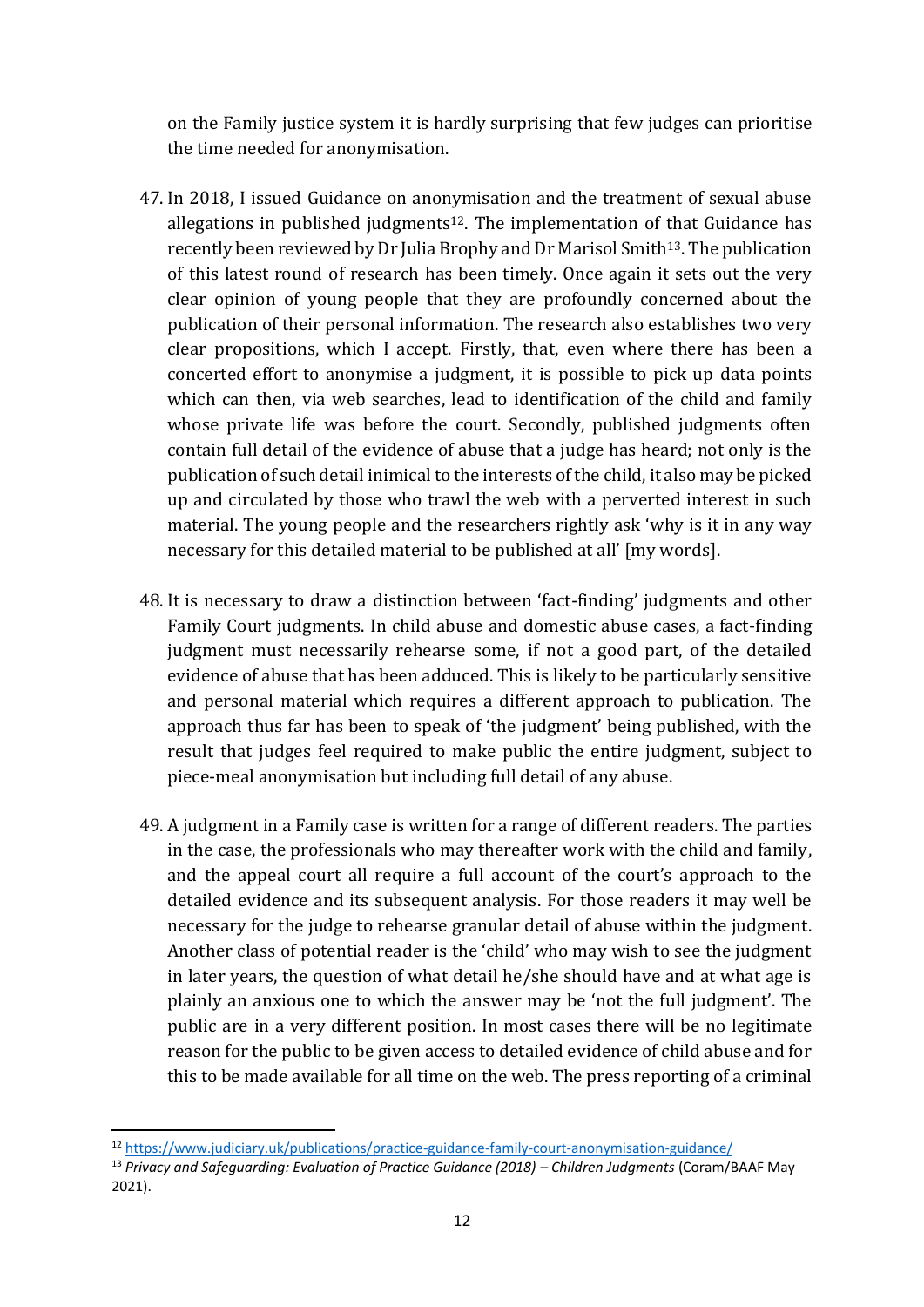trial does not recite such detail, and there is every reason for the Family Court to be in a more, not less, conservative position in this regard.

- 50. I wish to achieve an outcome where detailed accounts of abuse simply do not appear in any published judgment. How this is to be done is a matter on which I wish to consult further. One option is simply for text relating to such matters, which may in some cases take up a substantial part of a fact-finding judgment, to be removed en bloc from any version which is published. The judge would then insert a brief and very basic factual summary sufficient to enable sense to be made of the part of the judgment which is to be published, namely the judge's conclusions (with reasons where these can be given without reference to the detail of evidence of abuse), overall analysis and final decision. Another option is that, in a case with particularly sensitive and intimate allegations, the judge should consider setting out that detail in an annex which would not be published as part of the judgment.
- 51. Where, despite the process described above, text is to be published which might contain identifying material, the way forward is to find a solution to the practical problem of assisting judges and practitioners to achieve anonymisation. In Australia this task is entirely undertaken by civil servants. It may be that there is a software solution that can assist, and this will be looked at. Experience shows that judges themselves can reduce the burden of the task by not putting any identifying detail into the original judgment, for example by giving the child a fictious name and using it throughout, or by simply not mentioning the name of any school, hospital or other specifically local venues. Practitioners may assist the court before the start of the case by identifying and agreeing on data that is to be anonymised.
- 52. The various iterations of *President's Guidance* in this area need to be revisited and consolidated to ensure that the guidance is consistent, and that it properly balances the need for greater transparency with protecting the anonymity of the children and avoiding salacious detail becoming publicly available. The revised guidance should stress that one aim of the publication of judgments is for there to be general access to knowledge of how the court approaches the mainstream of cases, and not just the high profile or most serious issues. The process of revision must also ensure that judges are given straight forward advice on how to approach the task of anonymisation. The approach to the naming of local authorities, treating clinicians, social workers and experts needs further consideration and further consultation responses on this issue will be called for.
- 53. In order to ensure that a larger number of judgments are published, I will ask all judges to publish anonymised versions of at least 10% of their judgments each year. Whilst a figure of 10% will be seen by some as very low, it will be a very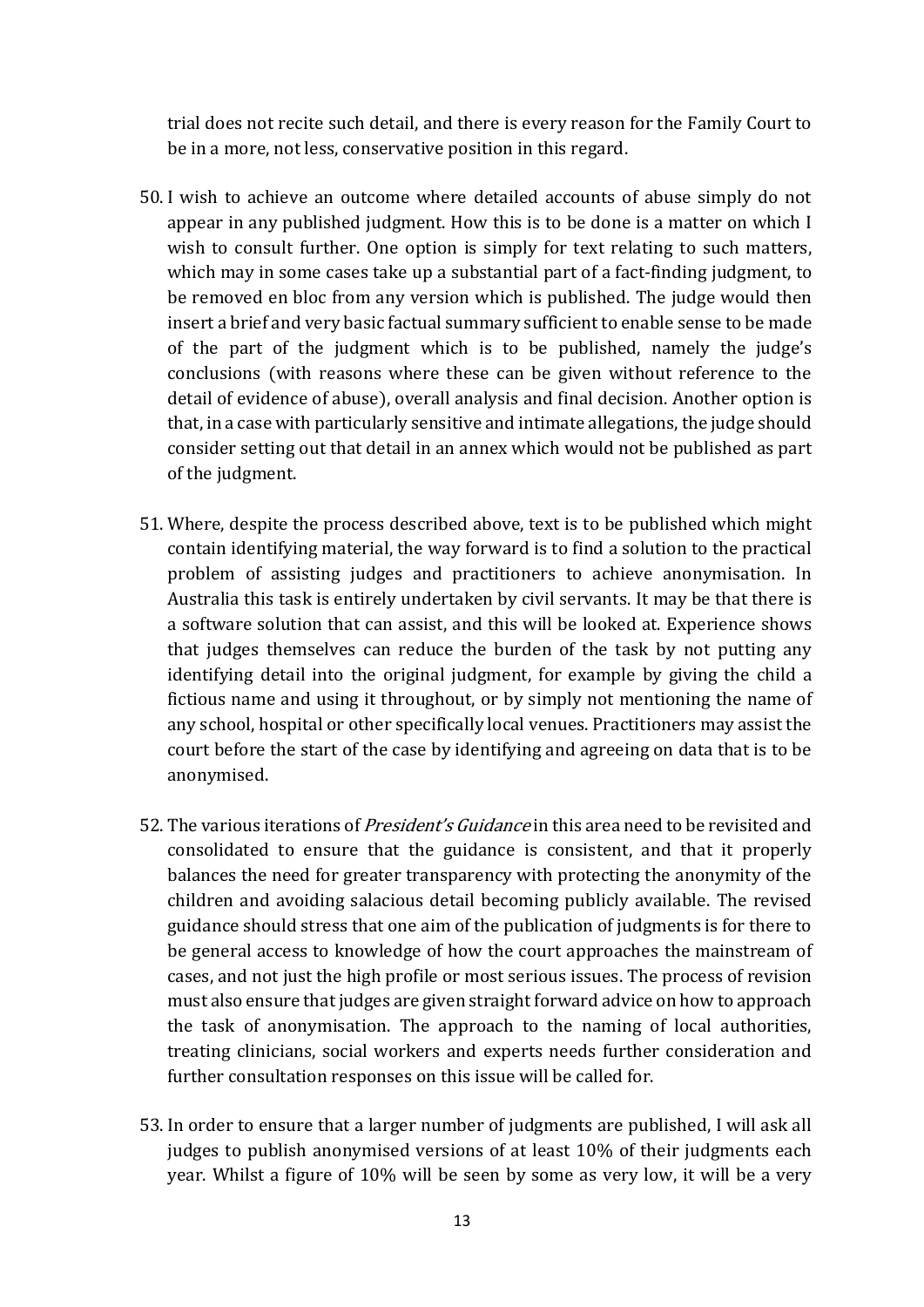significant increase in the present output. There are currently very real practical constraints on the ability of judges to produce any judgments for publication. I will press for the establishment of an Anonymisation Unit within HMCTS which, through a combination of human input and/or software, will undertake the task of anonymisation. At present it is not feasible to consider a target of more than 10%. The way in which magistrates decisions may be published requires further consideration.

## [4] Financial Remedy Cases

54. Much of the review process, and of this document, has been concerned with children cases. Similar, but in some respects different, considerations apply to proceedings to resolve financial issues between adult parties following a divorce, breakdown of a civil partnership or other separation. Alongside my review, work has been undertaken by Mr Justice Mostyn and His Honour Judge Hess, as the lead judges of the Financial Remedies Court ['FRC'], to enhance transparency and public confidence in financial remedy proceedings. I am very grateful to Mostyn J and HHJ Hess who have developed a proposal for a 'standard reporting permission order' for use in FRC proceedings. The proposal, which has my support, is being launched today, alongside this review, for consultation. The consultation period is short and will close on 26th November 2021.

## [5] Communication between the Family Court and Editors

55. There is a need to work with the media to establish a relationship of trust and confidence in order to ensure that any reporting of Family court proceedings is reliable and well informed. It is now 15 years since one of my predecessors, Sir Nicholas Wall, said:

> "There should be an ongoing dialogue with the press and the media generally about Family justice and how it is administered. We, the judiciary and the practitioners, have nothing to fear from public scrutiny: indeed, we should welcome it."<sup>14</sup>

I agreed with those words at the time and they remain just as valid today.

- 56. Links at a national level need to be established between the PFD and the Society of Editors, and at a local level between DFJ's and their local media. In addition, I will establish a Media Liaison Committee comprised of journalists, media lawyers and judiciary (together with others who may include individuals who are wholly from outside the spheres of Family Justice or the media).
- 57. One aim of these channels of communication would be to assist journalists to learn more about the general working of the Family Court and the various categories of proceedings which it hears. In addition, it is well known that all MP's receive regular complaints about the operation of the Family Court; I consider that it

<sup>&</sup>lt;sup>14</sup> 'Opening up the Family courts: a personal view' [2006] Fam Law 747.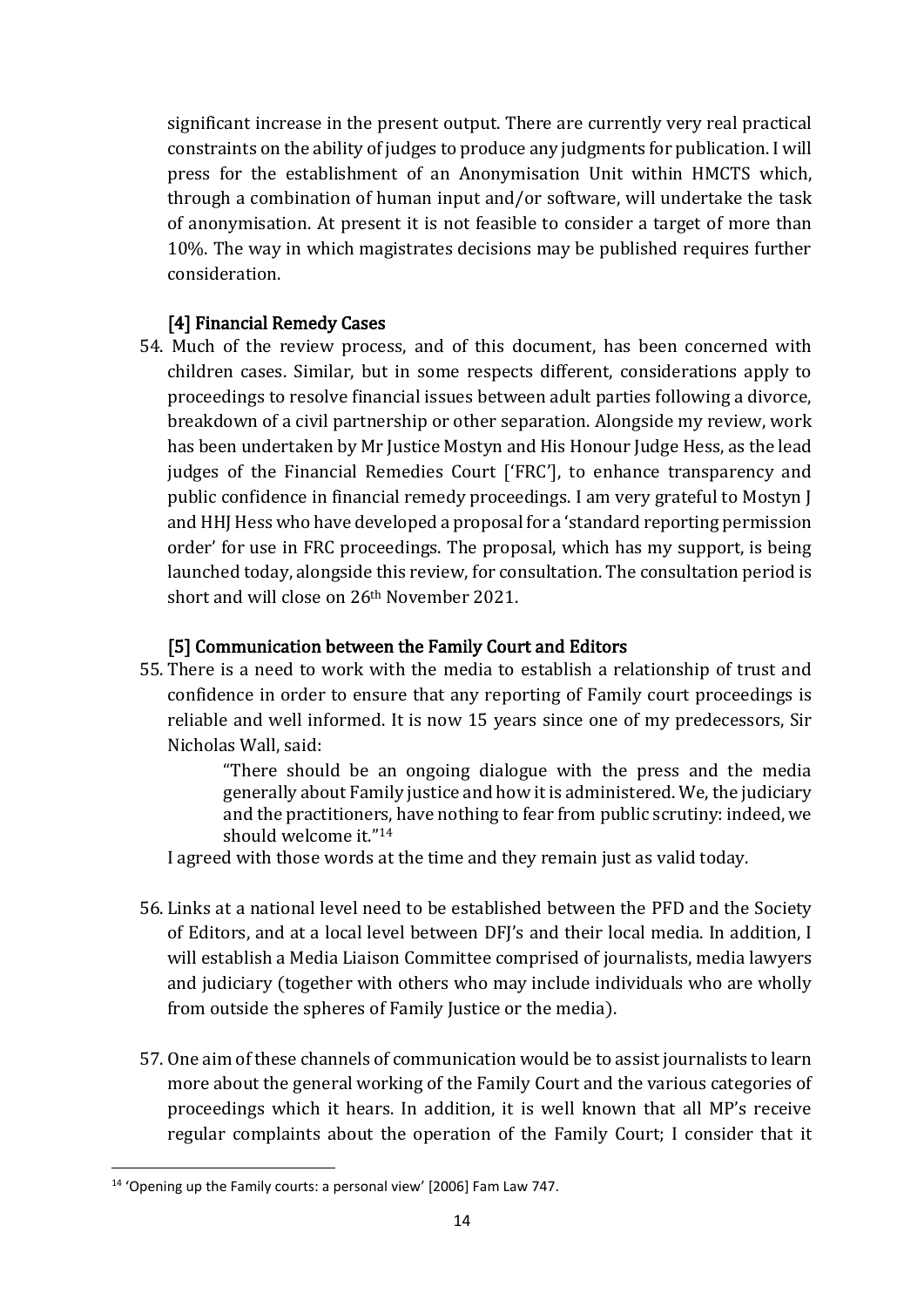would be a positive move for DFJ's to invite local MP's to the court so that a fuller understanding of the work and approach of the Family Court can, over time, develop.

## [6] Data Collection

- 58. The lack of judgments being published and the lack of consistent data on the operation of the Family justice system means that it is hard to conduct any evidence based assessments of what we do. This cannot be good for the outcomes for children going through the system. I am therefore going to propose a scheme of compulsory data collection at the end of each case. This can be done as a webbased tool which I hope that the TIG together with HMCTS can devise and trial. I am convinced that better data collection could be transformational in terms of understanding the decisions that are being made, seeing patterns and problems, and ultimately achieving better outcomes. In the slightly longer term there is a need to move towards data collection on what happens to children after the final orders are made.
- 59. In the last three years Family justice has been extremely well served by the work of the National Family Justice Observatory (a dedicated research body that is generously funded by the Nuffield Foundation)15. The work done by the FJO has been a real game-changer which has shed light on the working of the Family Court. It was invaluable during the onset of Covid 19 to have access to research that held a mirror up, in real time, to the impact that our new ways of remote working were having on all involved. The FJO research on babies who are the subject of early care proceedings has had a similar impact. These and other projects, which are just the start of the work that the FJO intends to undertake, have a significant part to play in increasing public understanding of the Family Court and thereby increasing transparency.

# [7] Listing of cases

60. A number of people raised the problem of knowing what cases might be of interest because of the lack of information on the court lists. At present the listing of Family cases is often limited to the case number and a name or initials. In future, lists should be made available in advance to journalists/bloggers which identify the general nature of the proceedings, the category of hearing and the time estimate.

## [8] Family Court Online Resource

61. There is a need for the Family Court to have a comprehensive and interactive online presence. At present the online provision is one web-page which contains short, basic information. Parents, young people and the wider public need a modern online hub to access which will explain the work of the Family Court, how

<sup>15</sup> <https://www.nuffieldfjo.org.uk/>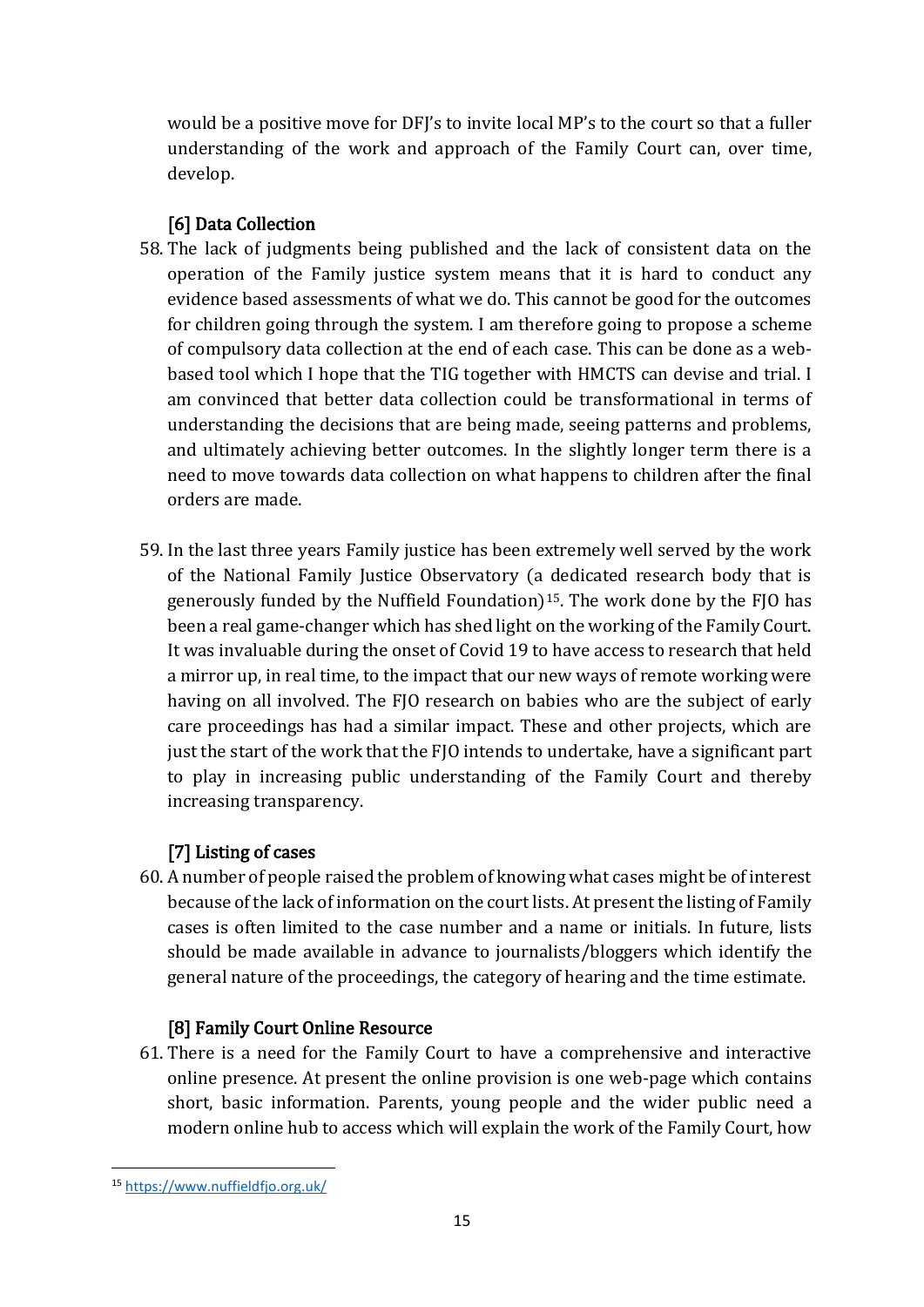cases are dealt with, what other options exist for dispute resolution and how to make an application. The website could signpost visitors to other potential sources of support or information. It should be the go-to first point of reference for anyone who has a need to engage with the Family Court.

## [9] Annual Review

62. A further avenue by which the Family Court can be more open about its work is for the public to have access to an annual report of its operation, which would include data setting out case numbers, categories of proceedings and outcomes. The report would also include an annual audit on the progress of the various initiatives that are now to be launched under the overall umbrella of 'transparency'.

## What happens now? – The way forward

- 63. A number of witnesses emphasised that it is for me, as President and Head of Family Justice, to take the lead in achieving greater openness. I agree. It is plain from the number of largely unsuccessful initiatives in the past that a genuine increase in transparency requires a major cultural shift. Such a shift can only come with clear and firm leadership from the President. Publication of the conclusion of this review is not the end of the process, it is just the start. What must now follow is a period of accelerated change. To help me in this task I will establish a Transparency Implementation Group ['TIG'] to take forward the changes that I have proposed, but I will remain closely involved and steer the progress of transparency as it goes forward.
- 64. The first step on the process of implementation will be to consult and seek comment upon the proposals that I have now made, which are being seen for the first time with the publication of this document. The consultation will be about the detail and not the overall direction of travel which was the subject of the Review, to which wide-ranging evidence was submitted. I anticipate that the consultation process will be short and that, subject to any changes required following consideration of the consultation responses, the TIG will soon begin to establish trials of the various proposed changes prior to them being more widely implemented.

Sir Andrew McFarlane President of the Family Division 28th October 2021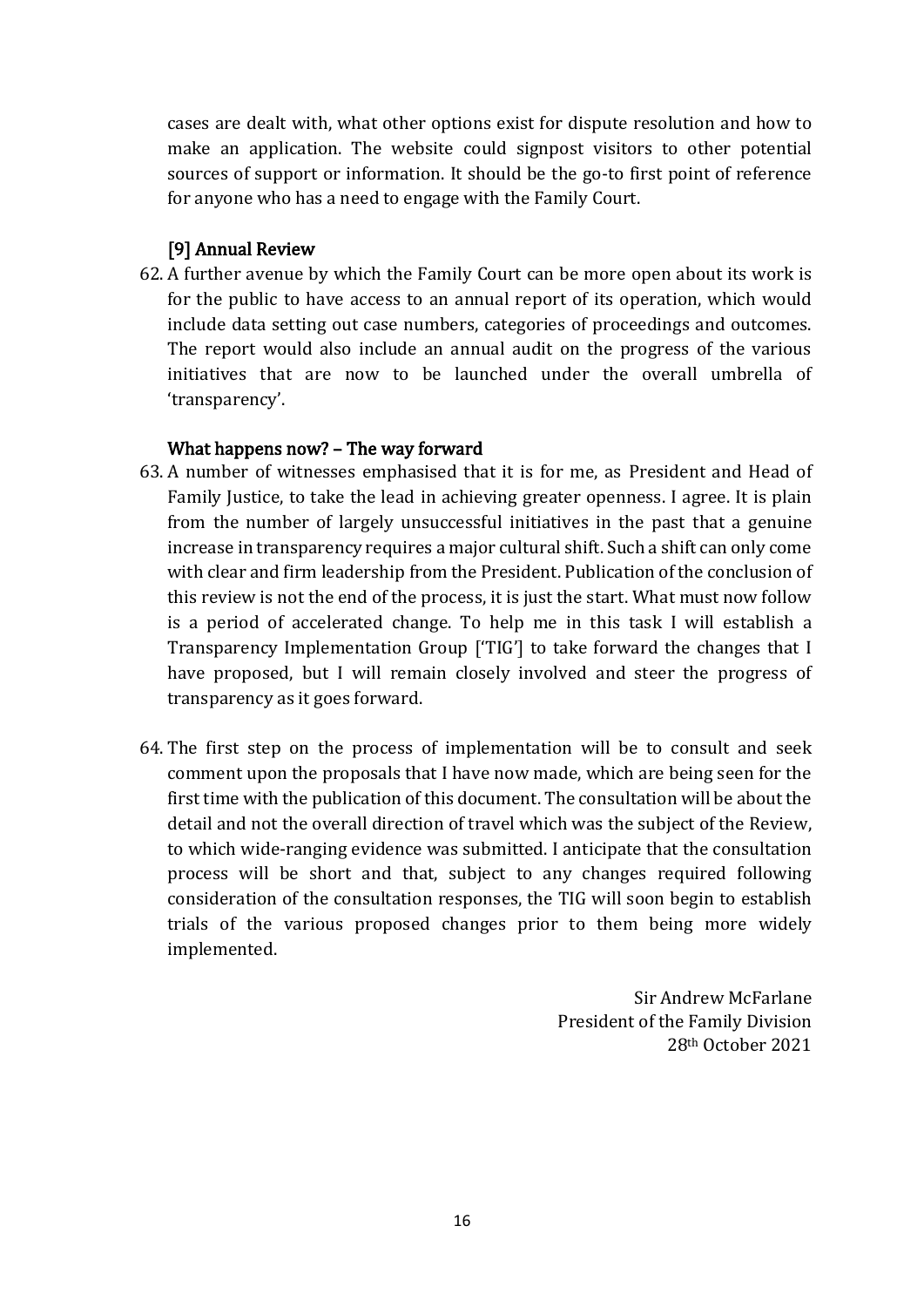#### Annex 1

## Transparency Review Panel:

Sir Andrew McFarlane (President of the Family Division) Mrs Justice Nathalie Lieven (High Court Judge) Dr Eia Asen (consultant child and adolescent psychiatrist) Anthony Douglas CBE (former chief executive of CAFCASS) Clare Dyer (former Legal Editor of The Guardian) Nicola Shaw CBE (Executive Director of National Grid).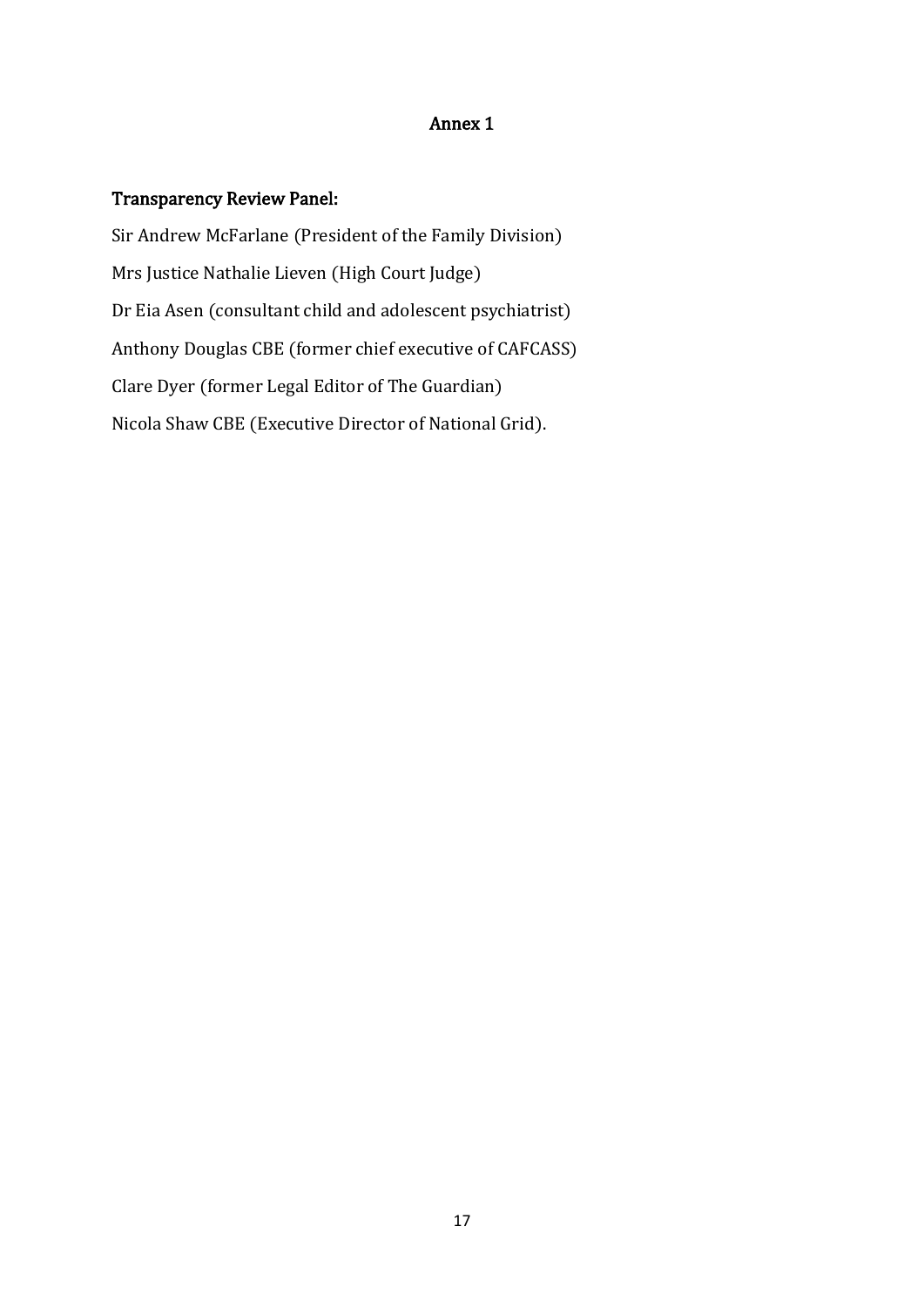#### Annex 2

Participants/Representatives in the Oral Evidence Sessions:

Session 1- 2nd February 2021

#### Retired Judge and author of The "Secret" Family Court

HH Clifford Bellamy

## Director of Child Care Law Reporting Project (Republic of Ireland)

Dr Carol Coulter

## Director of Nuffield Family Justice Observatory

Lisa Harker – Director of NFJO

#### Director of CoP Open Justice Project

Professor Celia Kitzinger

#### Session 2 - 8th March 2021

## OPEN JUSTICE FAMILY COURT REPORTING PILOT

Louise Tickle -

#### Journalists/legal correspondents

Sayra Tekin - News Media Association John Battle - Media Lawyers Association Sian Harrison - Press Association

#### The Transparency Project

Lucy Reed - Combined response for The Transparency Project

## Privacy & Safeguarding

Dr Julia Brophy & Dr Marisol Smith